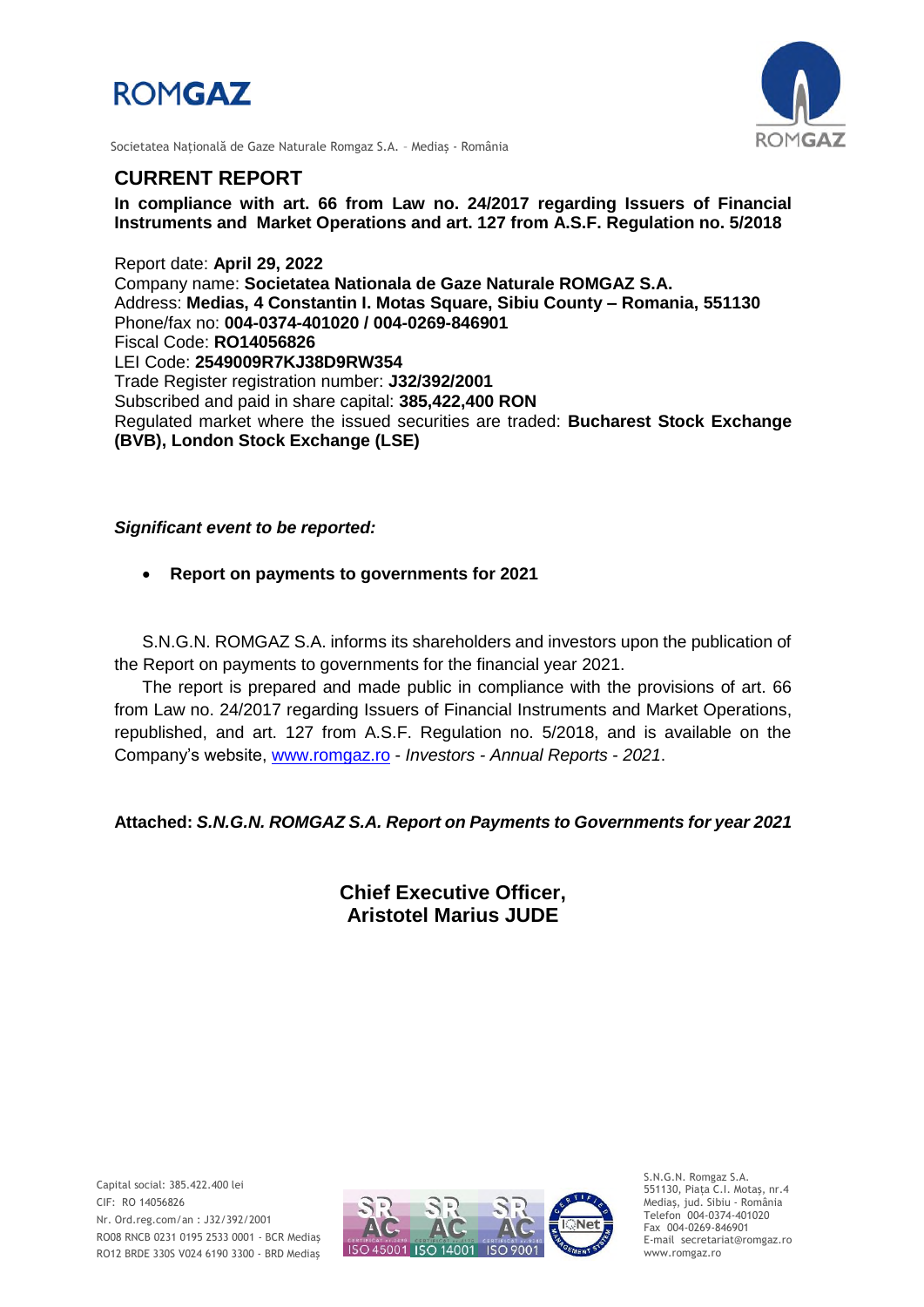

# **REPORT ON PAYMENTS TO GOVERNMENTS**

for 2021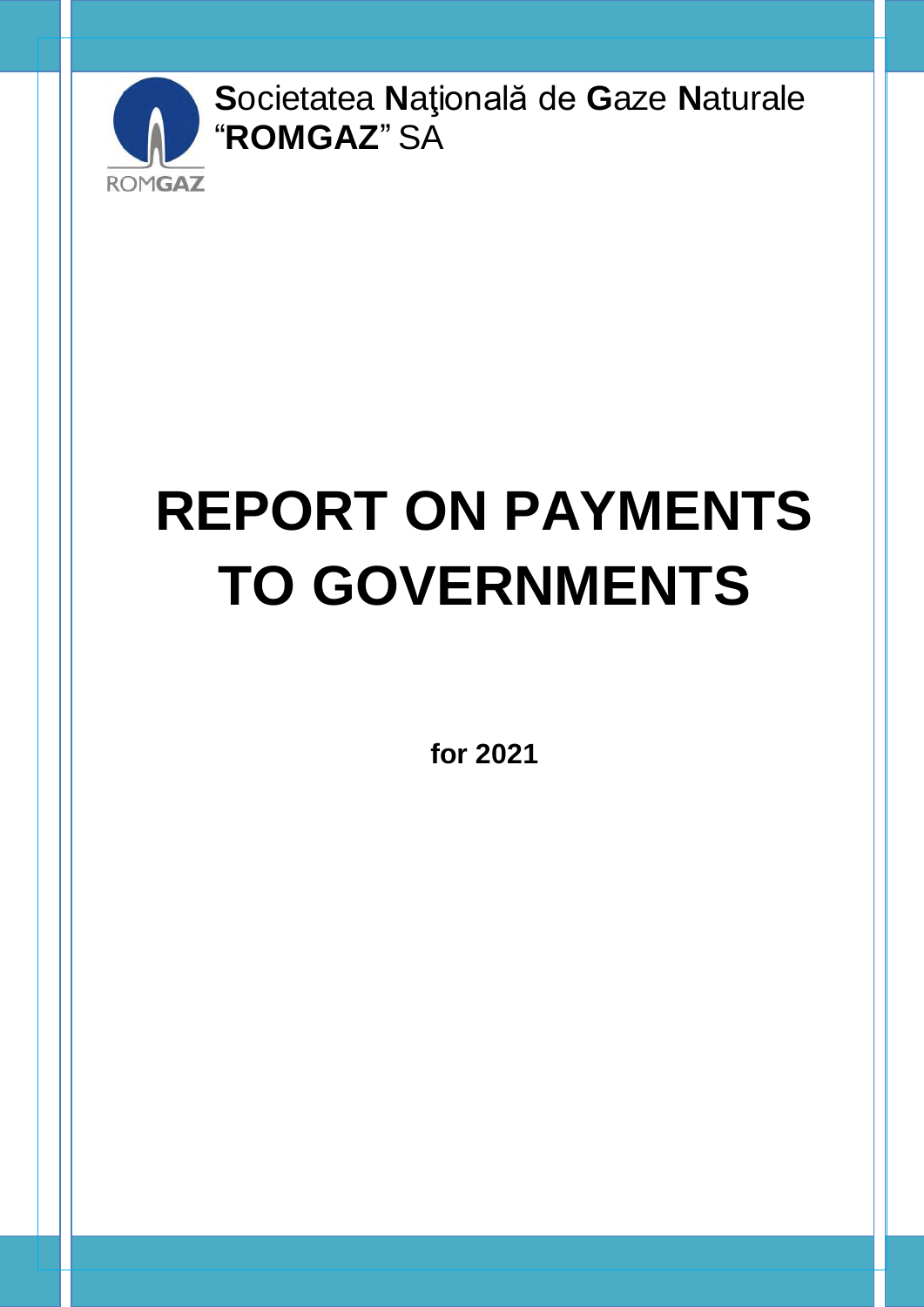

This report shows the payments made by SNGN Romgaz SA (the "Company", "SNGN Romgaz") for 2021 financial year according to Order No. 2844/19.12.2016 of Ministry of Public Finance ("OMPF 2844/2016").

This order is applicable to public entities and transposes into national legislation the provisions of Directive 2013/34/EU of the European Parliament and of the Council on the annual financial statements, consolidated financial statements and related reports of certain types of undertakings.

Based on these regulations, SNGN Romgaz SA, a company whose securities are admitted to trading on Bucharest Stock Exchange (BVB) and London Stock Exchange (LSE) with main scope of activity: prospecting and exploration, discovery, development and exploitation of petroleum from fields in the company's portfolio, is required to prepare the **Report on payments to governments**.

This paper is a consolidated report for it summarises the payments to governments as a result of production operations.

Payments performed by Filiala de Inmagazinare Gaze Naturale Depogaz Ploiesti SRL (the Underground Storage Subsidiary) have not been included in this report due to the fact that the natural gas underground storage activity is not the subject of payments to governments.

This report can be found on the company website: [www.romgaz.ro](http://www.romgaz.ro/)

#### **Definitions**

*Regulatory framework*: the Report was prepared in accordance with Annex No 1, Chapter 8 of OMFP 2844/2016.

*Reporting entity*: the report refers to a single reporting entity, SNGN Romgaz SA.

*Activities:* the payments disclosed in this report arise from SNGN Romgaz SA activities in the field of exploration, prospection, discovery and production of natural gas and other extractive materials under licenses granted by the authorities. This report excludes SNGN Romgaz SA activities in natural gas underground storage, electric power generation and other auxiliary activities of the gas extractive industry that are included in the scope of activity.

*Government*: means any national, regional or local authority of a Member State or of a third country. It includes a department, agency or undertaking controlled by that authority.

**Project:** means the operational activities that are governed by a single contract, license, lease, concession or similar legal agreements and form the basis for payment liabilities to/towards a government. None the less, if multiple such agreements are substantially interconnected, and form the basis for a payment obligation to the government, these shall be considered a project.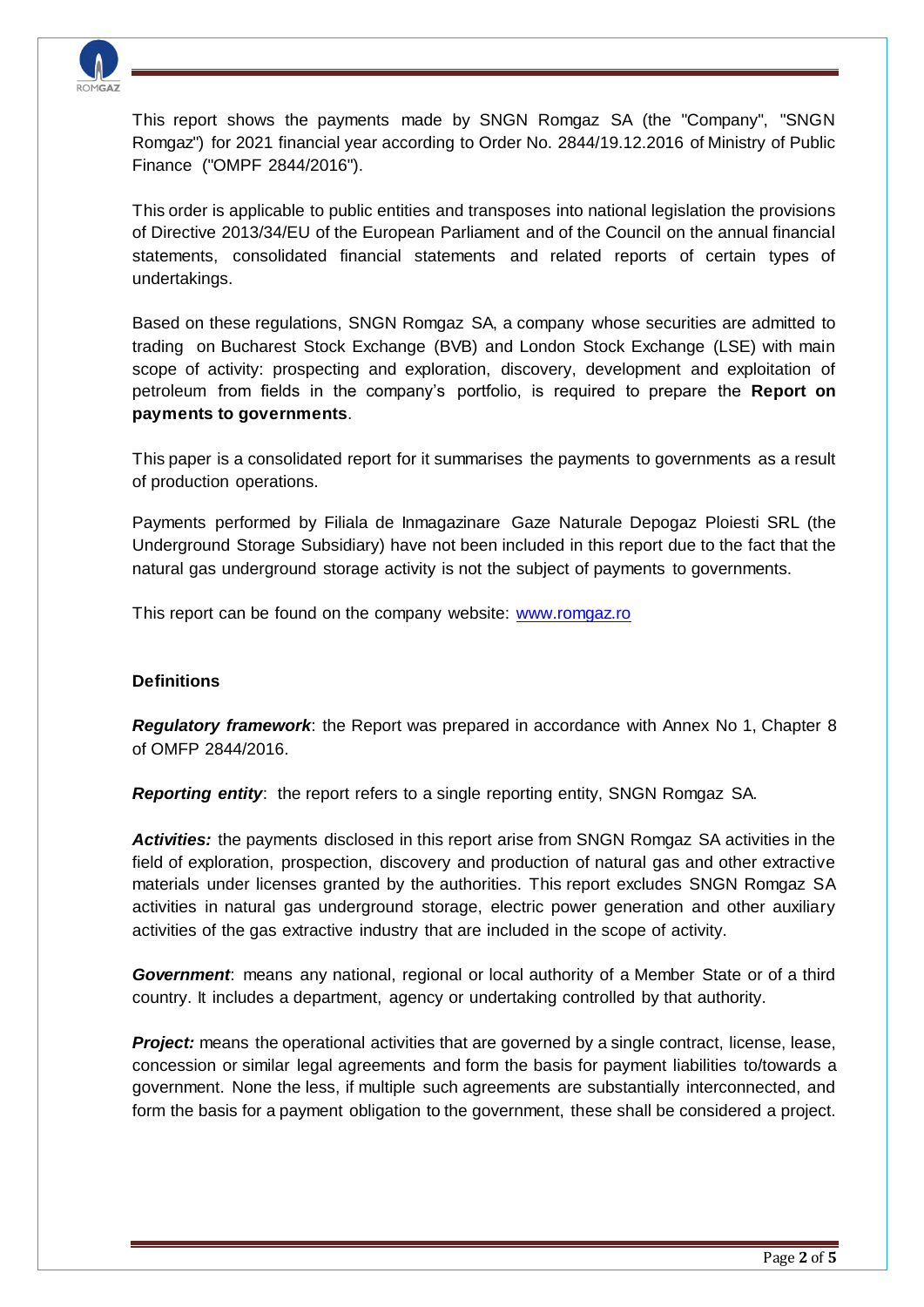

**Payment**: The types of payments included in this report refer to:

#### a) Production entitlements;

These refer to the government's share of production in a project jointly undertaken with a governmental authority. The Company has no ongoing projects of this kind, thus the report does not include this type of payments to governments.

#### b) Taxes and fees

Taxes and fees include the taxes levied on income from gas production activities (tax on additional income obtained further to the deregulation of gas prices) and the tax on the company's profit (tax on profit). The report does not show the taxes levied on consumption, such as the value added tax, the tax on personal income, taxes and fees related to properties or environmental taxes and fees.

#### c) Royalties

Royalties represent the amounts paid under petroleum agreements concluded in compliance with applicable laws for the exploitation of a petroleum field (petroleum royalties) and for exploitation of mineral resources, respectively (mineral resource royalty).

#### d) Dividends

Refers to dividends paid to governments, amounts that do not represent the dividends paid off to a government as common or ordinary shareholder of the Company as long as the dividends are paid to the government on the same terms as to other shareholders. The Company did not pay in 2021 other amounts as dividends to governments except for the dividends paid to a government as common shareholder.

#### e) Signature, discovery and production bonuses

Signature, discovery and production bonuses refer to bonuses that might be paid by the Company upon signature of a contract, bonuses owed further to the discovery of a commercial reservoir or bonuses owed after exceeding a certain production volume.

The effective contractual provisions applicable to the Company, do not stipulate signature, discovery and production bonuses. The Company did not make such payments during 2021.

f) Licence fees, rental fees, entry fees, approvals and other considerations for licences and/or concessions

The report shows the fees paid for authorizations and licenses in the gas field, the amounts paid for approvals upon conclusion or amendment of concession agreements, approvals paid at the request of the petroleum agreement titleholder for conclusion, amendment and termination of a petroleum agreement, payments made for annual approvals for the Petroleum Operations Program as well as for modifying the Petroleum Operations Program, approvals for performing well operations and fees related to investments and technology transfer. This includes royalties also, that were paid to several authorities for the concessions granted.

#### g) Payments for infrastructure improvements

Payments for infrastructure improvements in this report refer to improvements of the infrastructure only if these are used for other purposes than exploration, development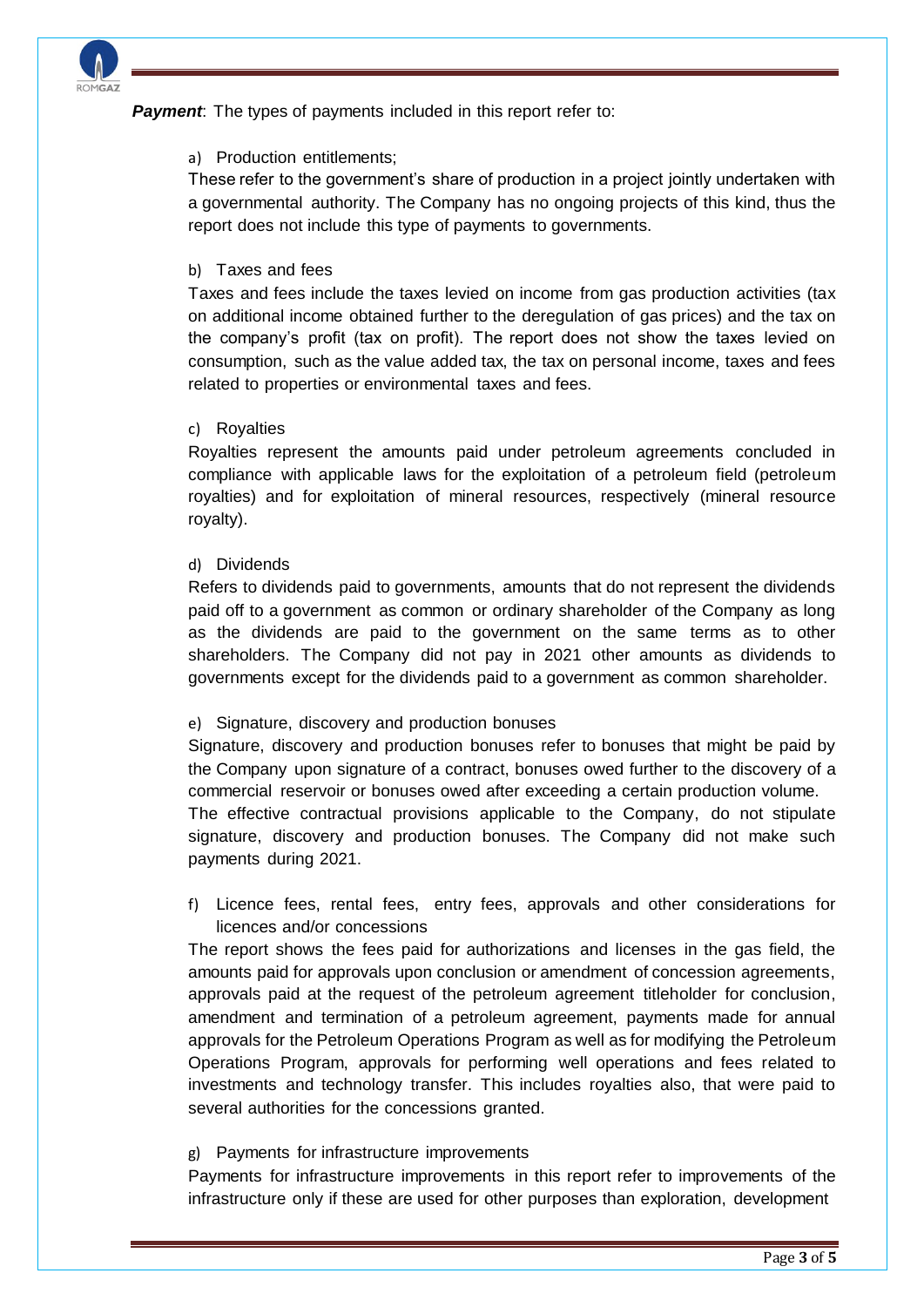

and production. Moreover these payments refer to the improvement of the local infrastructure and not to the Company's infrastructure. The report includes their value at the time of payment. Constructions, infrastructure improvements performed only socially are not included in this report.

During 2021 the Company did not make payments for infrastructure improvements.

#### *Joint Ventures*

With respect to operations performed within joint ventures where SNGN Romgaz is operator, the amounts shown in this report are the amounts paid by the company pro rata with its interest share. In case the Company is part of a joint venture where it is not the operator; the amounts are stated based on the data made available by the operator.

#### *Material*

A payment, either a unique payment or a series of related payments, is not shown in the report if it is below RON 443,400 within a financial year (equivalent of EUR 100,000 exchange rate published in the Official Journal of the European Union on July 19, 2013).

#### *Payment in kind*

The Company does not make payments in kind.

#### *Reporting currency*

The report is prepared in RON. Payments made in other currencies than the national currency are shown in this report in RON at their payment value.

The payments made for the operations performed in Slovakia in 2021 are below the significant threshold.

In compliance with the reporting obligations previously mentioned, SNGN Romgaz SA publishes the **Report on payments to governments for financial year 2021**, under the model stated at Section 8.3 of Annex No 1 of the Order no.2844/2016 issued by the Public Finance Ministry as follows: